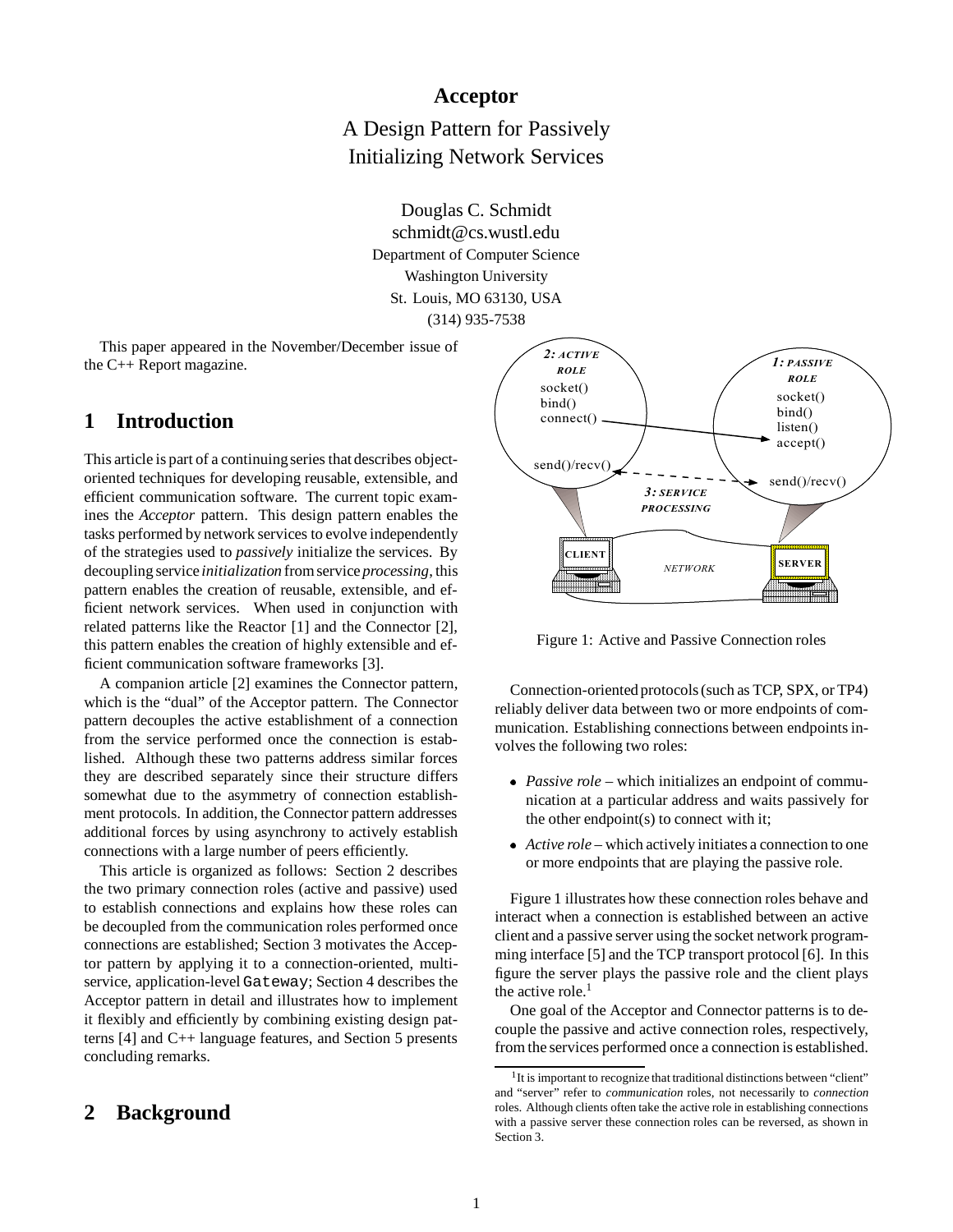These patterns are motivated by observing that the service processing performed on messages exchanged between connected endpoints is largely independent of the following:

- *Which endpoint initiated the connection* connection establishment is inherently asymmetrical since the passive endpoint *waits* and the active endpoint *initiates*the connection. Once the connection is established, however, data may be transferred between services at the endpoints in any manner that obeys the application's communication protocol (*e.g.,* peer-to-peer, requestresponse, oneway streaming, etc.). This is illustrated in Figure 1 by the peer-to-peer send/recv communication between client and server once a connection is established.
- *The network programming interfaces and underlying protocols used to establish the connection* – different network programming interfaces (such as sockets [7] or TLI [8]) provide different library calls to establish connections using various underlying transport protocols (such as TCP, TP4, or SPX). Once a connection is established, however, data may be transferred between endpoints using standard read/write system calls that obey the protocols used to communicate between separate endpoints in a distributed application.
- *The creation, connection, and concurrency strategies used to initialize and execute the service* – the processing tasks performed by a service typically do not depend on the strategies used to create a service, connect the service to one or more peers, and execute the service in one or more threads or processes. Explicitly decoupling these initialization strategies from the service behavior itself increases the potential for reusing and extending the service in different environments.

## **3 Motivation**

To illustrate the Acceptor and Connector patterns, consider the multi-service, application-level Gateway shown in Figure 2. This Gateway routes several types of data (such as status information, bulk data, and commands) between services running on Peers located throughout a wide area and local area network. The Gateway routes several types of data (such as status information, bulk data, and commands) that are exchanged between services running on the Peers. These Peers are located throughout local area networks (LANs) and wide-area networks (WANs) and are used to monitor and control a satellite constellation.

The Gateway is a Mediator [4] that coordinates interactions between its connected Peers. From the Gateway's perspective, these Peer services differ solely by their message framing formats and payload types. The Gateway uses a connection-oriented interprocess communication (IPC) mechanism (such as TCP) to transmit data between its connected Peers. Using a connection-oriented protocol sim-



Figure 2: A Connection-oriented, Multi-service Applicationlevel Gateway

plifies application error handling and enhances performance over long-delay WANs.

Each communication service in the Peers sends and receives status information, bulk data, and commands to and from the Gateway using separate TCP connections. Each connection is bound to a unique address (*e.g.,* an IP address and port number). For example, bulk data sent from a ground station Peer through the Gateway is connected to a different port than status information sent by a tracking station peer through the Gateway to a ground station Peer. Separating connections in this manner allows more flexible routing strategies and more robust error handling when connections fail.

One way to design the Peers and Gateway is to designate the connection roles *a priori*. For instance, the Gateway could be hard-coded to actively initiate the connections for all its services. To accomplish this, it could iterate through a list of Peers and synchronously connect with each of them. Likewise, Peers could be hard-coded to passively accept the connections and initialize their services. Moreover, the active and passive connection code for the Gateway and Peers, respectively, could be implemented with conventional network programming interfaces (such as sockets or TLI). In this case, a Peer could call socket, bind, listen, and accept to initialize a passive-mode listener socket and the Gateway could call socket and connect to actively initiate a data-mode connection socket. Once the connections were established, the Gateway could route data for each type of service it pro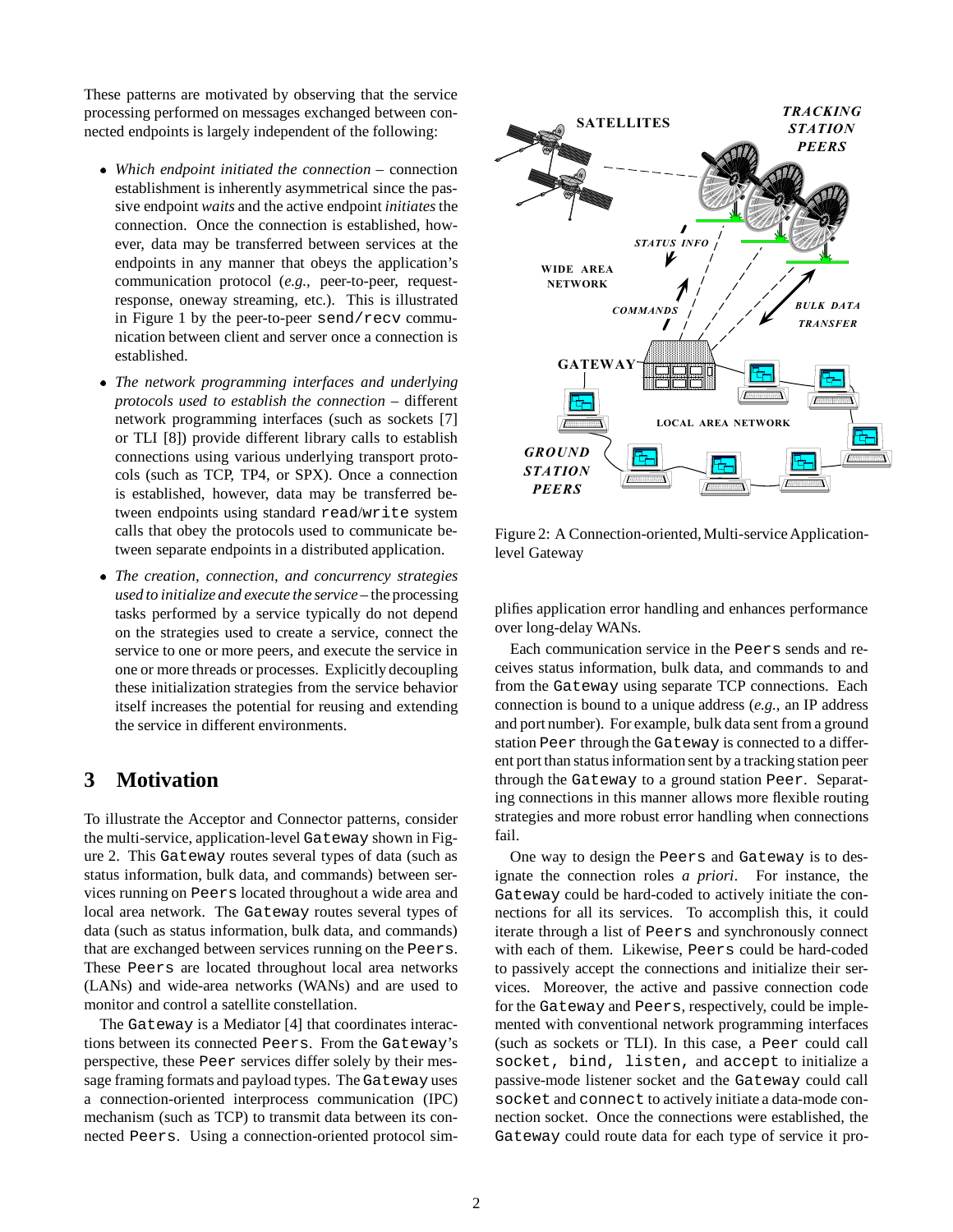vided.

However, the approach outlined above has several drawbacks:

- *Limited extensibility and reuse* of the Gateway and Peer software. For example, the type of routing service (*e.g.,* status information, bulk data, or commands) performed by the Gateway is independent of the mechanisms used to establish the connection. Moreover, these services tend to change more frequently than the connection mechanisms. Therefore, tightly coupling the software that implements connection establishment with the software that implements the service makes it hard to reuse existing services or to extend the Gateway by adding new routing services and enhancing existing services.
- *Error-prone network programming interfaces* lowlevel network programming (such as sockets or TLI) do not provide adequate type-checking since they utilize low-level I/O handles [9]. It is surprisingly easy to accidentally misuse these interfaces in ways that cannot be detected until run-time.
- *Lack of scalability* If there are a large number of Peers the synchronous connection establishment strategy of the Gateway will not take advantage of the parallelism inherent in the network and Peers.

Therefore, a more flexible and efficient way to design the Peers and Gateway is to use the *Acceptor* and *Connector* patterns. These patterns resolve the following forces for network clients and servers that explicitly use connectionoriented communication protocols:

- *How to enable flexible strategies for executing network services concurrently* – Once a connection is established, peer applications use the connection to exchange data to perform some type of service (*e.g.,* remote login, WWW HTML document transfer, etc.). However, a service can run in a single-thread, in multiple threads, or multiple processes, regardless of how the connection was established.
- *How to reuse existing initialization code for each new service* – The Connector and Acceptor patterns permit key characteristics of services (such as the applicationlevel communication protocol and data format) to evolve independently and transparently from the strategies used to initialize the services. Since service characteristics tend to change more frequently than initializationstrategies this separation of concerns helps reduce software coupling and increases code reuse.
- *How to actively establish connections with large number of peers efficiently* – The Connector pattern can employ asynchrony to initiate and complete multiple connections in non-blocking mode. By using asynchrony, the Connector pattern enables applications to actively establish connections with a large number of peers efficiently over long-delay WANs.
- *How to make the connection establishment code portable across platforms that contain different network programming interfaces* – This is important for asynchronous connection establishment, which is hard to program portably and correctly using lower-level network programming interfaces (such as sockets and TLI). Likewise, parameterizing the mechanisms for accepting connections and performing services helps to improve portability by allowing the wholesale replacement of these mechanisms. This makes the connection establishment code portable across platforms that contain different network programming interfaces (such as sockets but not TLI, or vice versa).
- *How to ensure that a passive-mode I/O handle is not accidentally used to read or write data* – By strongly decoupling the Acceptor from the Svc Handler passive-mode listener endpoints cannot accidentally be used incorrectly (*e.g.,* to try to read or write data on a passive-mode listener socket used to accept connections).

Section 4 describes the Acceptor pattern in detail. The Connector pattern is described in [2].

# **4 The Acceptor Pattern**

### **4.1 Intent**

Decouples the passive initialization of a service from the tasks performed once a service is initialized.

## **4.2 Also Known As**

Listener

## **4.3 Applicability**

Use the Acceptor pattern when connection-oriented applications have the following characteristics:

- The behavior of a network service does not depend on the steps required to passively initialize a service;
- Connections may arrive concurrently from different peers, but blocking or continuous polling for incoming connections on any individual peer is inefficient.

## **4.4 Structure and Participants**

The structure of the participants in the Acceptor pattern is illustrated by the Booch class diagram [10] in Figure 3 and described below:<sup>2</sup>

**Reactor**

<sup>2</sup>In this diagram dashed clouds indicate classes; dashed boxes in the clouds indicate template parameters; and a solid undirected edge with a hollow circle at one end indicates a uses relation between two classes.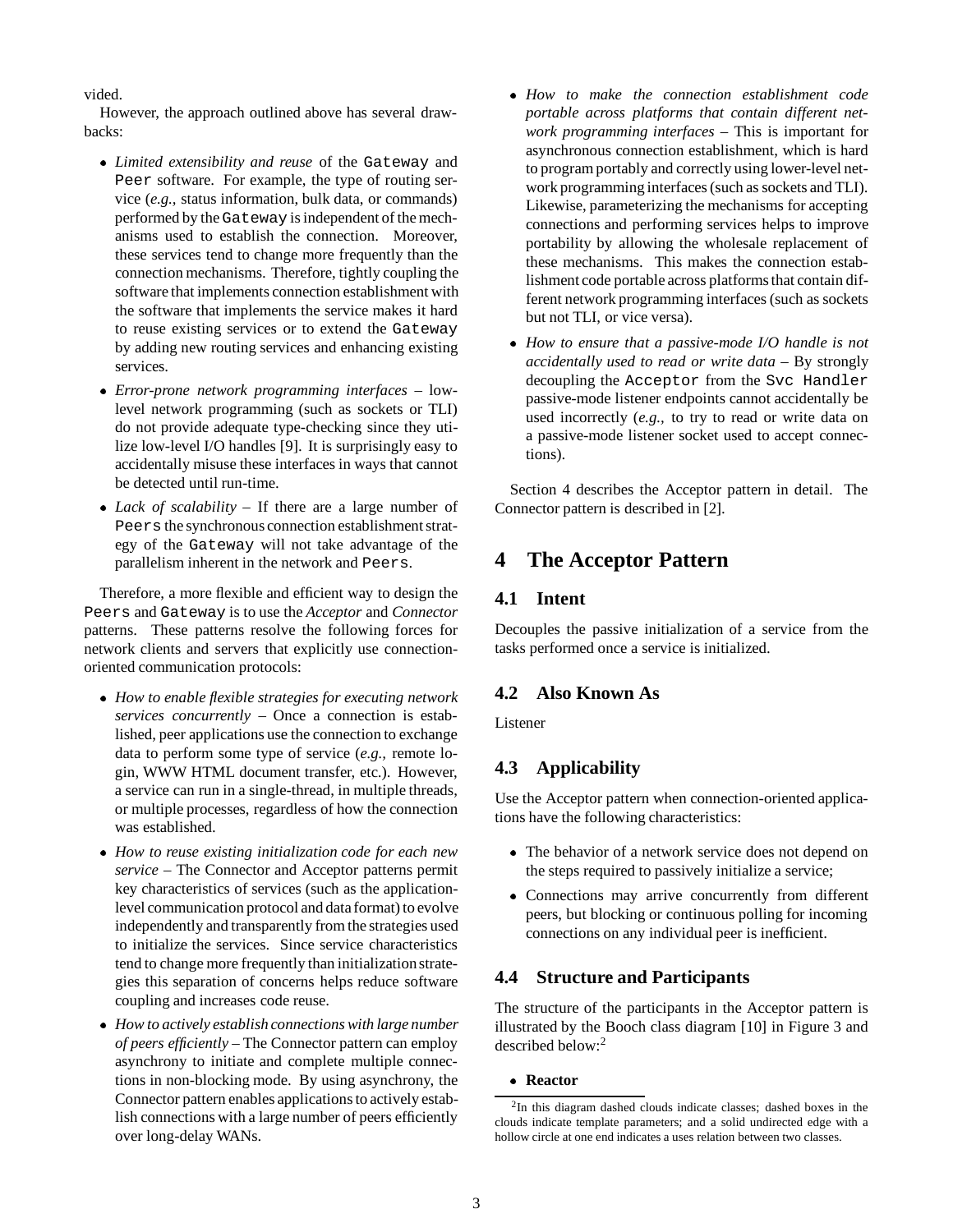

Figure 3: Structure of Participants in the Acceptor Pattern

**–** Demultiplexes connection requests received on one or more communication endpoints to the appropriate Accector. The Reactor allows multiple Acceptors to listen for connections from peers within a single thread of control.

#### **Acceptor**

**–** Passively accepts connections from peers using the peer acceptor endpoint, then creates and activates a Svc Handler. The Acceptor's handle event method implements the strategy for initializinga Svc Handler by passively connecting it with a peer. The Reactor calls back this method automatically when a connection arrives for the Acceptor.

#### **Svc Handler**

**–** Defines a generic interface for a service. The Svc Handler contains a communication endpoint (peer stream ) that encapsulates an I/O handle (also known as an "I/O descriptor"). This endpoint is used to exchange data between the Svc Handler and its connected peer. The Acceptor activates the Svc Handler's peer stream endpoint by calling its open method when a connection completes successfully.

### **4.5 Collaborations**

Figure 4 illustrates the collaboration between participants in the Acceptor pattern. These collaborations are divided into three phases:

- 1. *Endpoint initialization phase* which creates a passivemode endpoint that is bound to a network address (such as an IP address and port number). The passive-mode endpoint listens for connection requests from peers.
- 2. *Service initialization phase* which activates a Svc Handler. When a connection arrives the Reactor



Figure 4: Collaborations Among Participants in the Acceptor Pattern

calls back to the Acceptor's handle event method. This method performs the strategy for initializing a Svc Handler. This involves assembling the resources necessary to create a new Concrete Svc Handler object, accept the connection into this object, and activate the Svc Handler by calling its open method. The open method of the Svc Handler then performs service-specific initialization.

3. *Service processing phase* – Once the connection has been established passively and the service has been initialized, the application enters into a *service processing phase*. This phase performs application-specific tasks that process the data exchanged between the Svc Handler and its connected peer(s).

### **4.6 Consequences**

The Acceptor pattern provides the following benefits:

 *Enhances the reusability, portability, and extensibility of connection-oriented software* – For instance, the application-independent mechanisms for passively establishing connections are decoupled from applicationspecific services. Thus, the application-independent mechanisms in the Acceptor are reusable components that know how to establish a connection passively and activate its associated Svc Handler. In contrast, the Svc Handler knows how to perform applicationspecific service processing.

This separation of concerns decouples connection establishment from service handling, thereby allowing each part to evolve independently. The strategy for active connection establishment can be written once, placed into a class library or framework, and reused via inheritance, object composition, or template instantiation. Thus, the same passive connection establishment code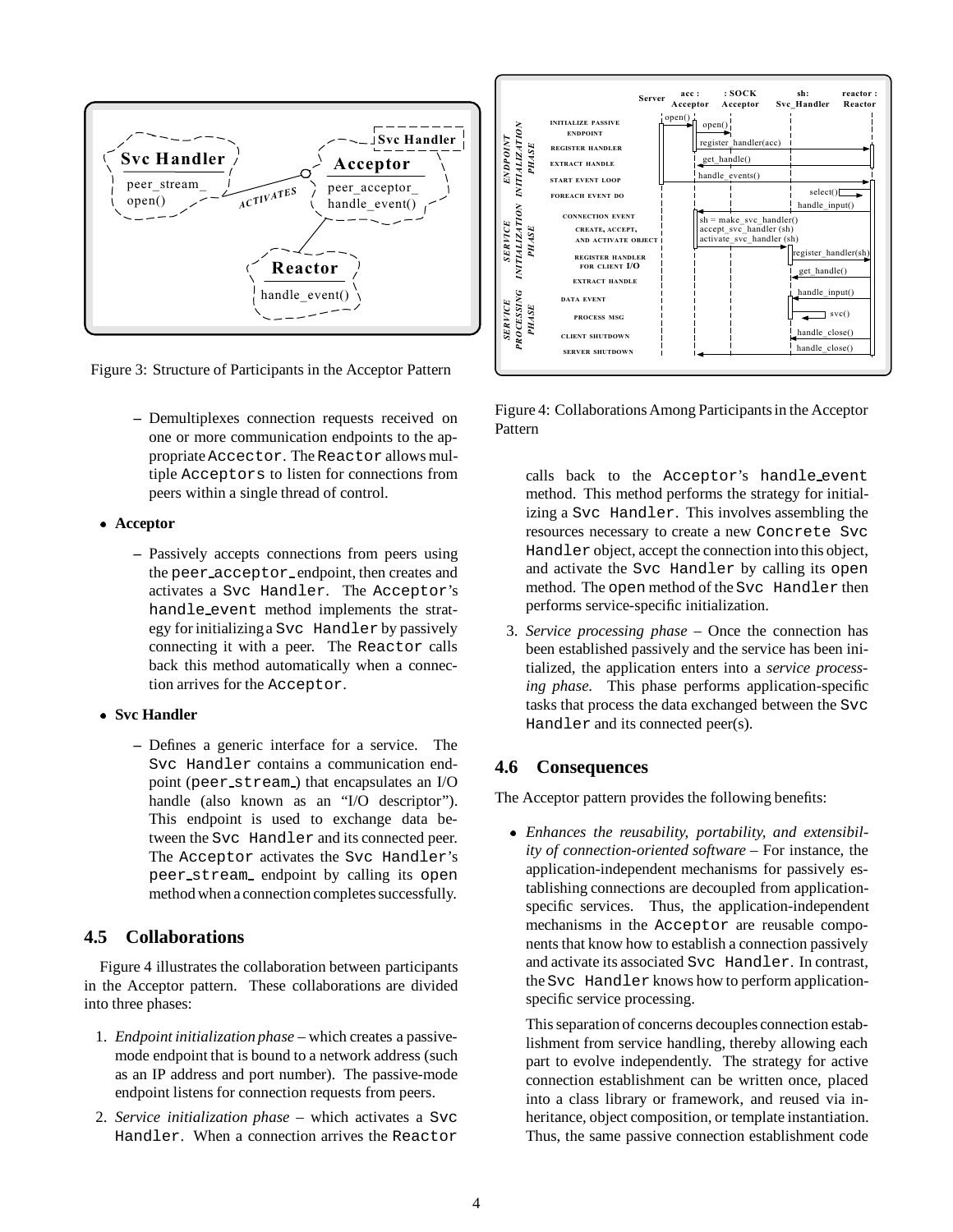need not be rewritten for each application. Services, in contrast, may vary according to different application requirements. By parameterizing the Acceptor with a Svc Handler, the impact of this variation is localized to a single point in the software.

 *Improves application robustness* – By strongly decoupling the Acceptor from the Svc Handler the passive-mode peer acceptor cannot accidentally be used to read or write data. This eliminates a class of subtle and pernicious errors that can arise when programming with weakly typed network programming interfaces such as sockets or TLI [9].

The Acceptor pattern has the following drawbacks:

- *Additional instructions* compared with overhead of programming to the underlying network programming interfaces directly. However, if parameterized types are used, there is no significant overhead as long as the compiler implements templates efficiently.
- *Additional complexity* this pattern may add unnecessary complexity for simple client applications that connect with a single server and perform a single service using a single network programming interface.

### **4.7 Implementation**

This section describes how to implement the Acceptor pattern in C++. The implementation described below is based on the ACE OO network programming toolkit [3]. In addition to illustrating how to implement the Acceptor pattern, this section shows how the pattern interacts with other common communication software patterns provided by ACE.

Figure 5 divides participants in the Acceptor pattern into the *Reactive*, *Connection*, and *Application* layers.3 The Reactive and Connection layers perform generic, applicationindependent strategies for handling events and establishing connections passively, respectively. The Application layer instantiates these generic strategies by providing concrete template classes that establish connections and perform service processing. This separation of concerns increases the reusability, portability, and extensibility of this implementation of the Acceptor pattern.

There is a striking similarity between the structure of the Acceptor class diagram and the Connector class diagram shown in [2]. In particular, the Reactive layer is identical in both and the roles of the Svc Handler and Concrete Svc Handler are also very similar. Moreover, the Acceptor and Concrete Acceptor play roles equivalent to the Connector and Concrete Connector classes. In the Acceptor pattern, however, these two classes play an *passive* role in establishing a connection, rather than a *active* role.



Figure 5: Layering of Participants in the Acceptor Pattern

#### **4.7.1 Reactive Layer**

The Reactive layer is responsible for handling events that occur on endpoints of communication represented by I/O handles (also known as "descriptors"). The two participants at this layer, the Reactor and Event Handler, are reused from the Reactor pattern [1]. This pattern encapsulates OS event demultiplexing system calls (such as select, poll [7], and WaitForMultipleObjects [11]) with an extensible and portable callback-driven object-oriented interface. The Reactor pattern enables efficient demultiplexing of multipletypes of events from multiple sources within a single thread of control. An implementation of the Reactor pattern is shown in [12] and the two main roles in the Reactive layer are describe below.

 **Reactor:** This class defines an interface for registering, removing, and dispatching Event Handler objects (such as the Acceptor and Svc Handler). An implementation of the Reactor interface provides a set of applicationindependent mechanisms that perform event demultiplexing and dispatching of application-specific event handlers in response to events.

 **Event Handler:** This class specifies an interface that the Reactor uses to dispatch callback methods defined by objects that are pre-registered to handle events. These events signify conditions such as a new connection request or the arrival of data from a connected peer.

<sup>&</sup>lt;sup>3</sup>This diagram illustrates additional Booch notation: directed edges indicate inheritance relationships between classes; a dashed directed edge indicates template instantiation; and a solid circle illustrates a composition relationship between two classes.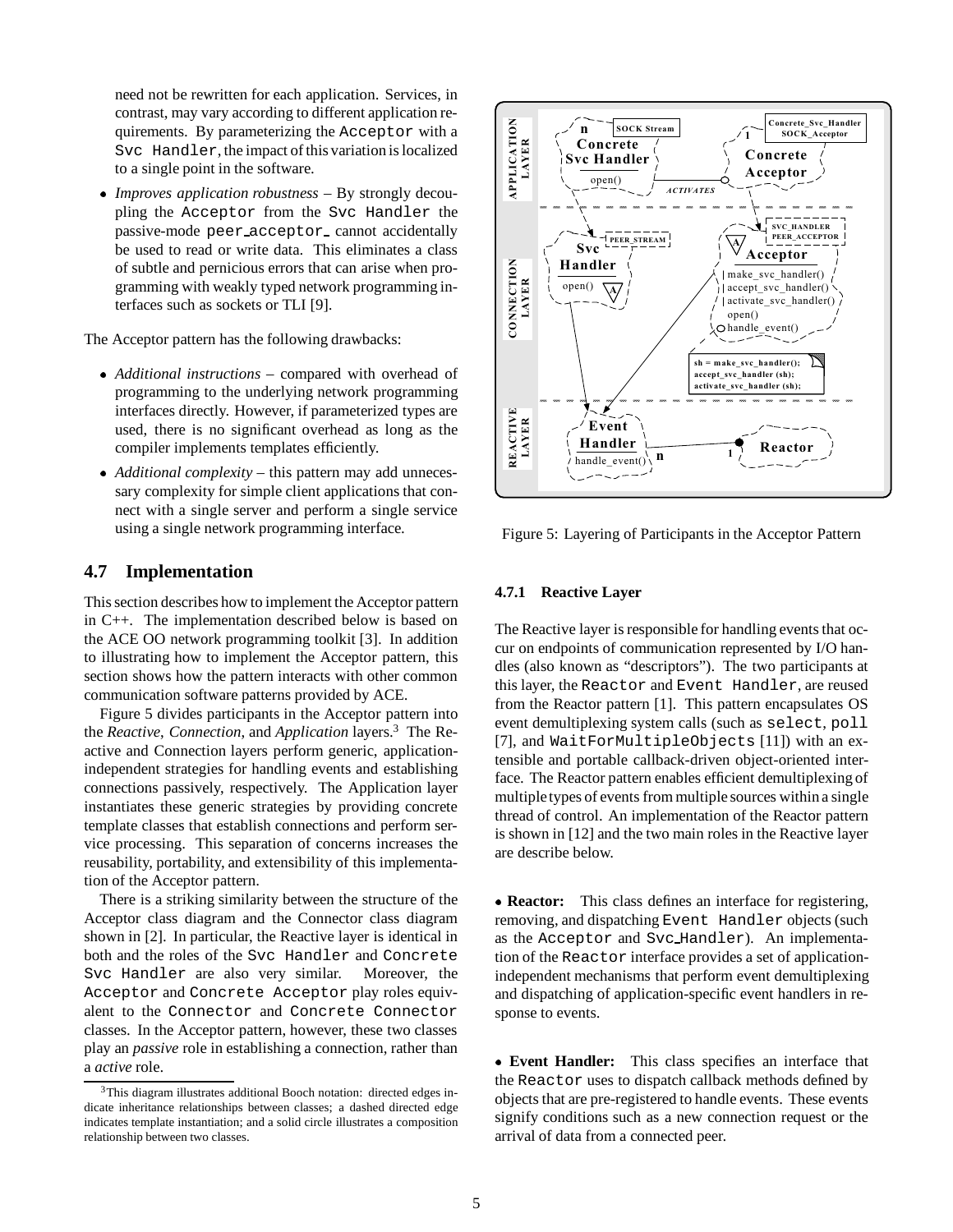#### **4.7.2 Connection Layer**

The Connection layer is responsible for creating a service handler, passively connecting a service handler to its peer, and activating the handler once it's connected. Since all behavior at this layer is completely generic, these classes delegate to the concrete IPC mechanism and concrete service handler instantiated by the Application layer. Likewise, the Connection layer delegates to the Reactor pattern in order to establish connections asynchronously without requiring multi-threading. The two primary roles in the Connection layer are described below.

 **Svc Handler:** This abstract class provides a generic interface for processing services. Applications must customize this class to perform a particular type of service.

```
template <class PEER_STREAM> // Concrete IPC mech.
class Svc_Handler : public Event_Handler
{
public:
  // Pure virtual method (defined by a subclass).
  virtual int open (void) = 0;
  // Conversion operator needed by
  // Acceptor and Connector.
  operator PEER STREAM \& () { return stream ; }
protected:
 PEER_STREAM stream_; // Concrete IPC mechanism.
};
```
The open method of a Svc Handler is called by the Acceptor factory after a connection is established. The behavior of this pure virtual method must be defined by a subclass, which performs service-specific initializations. A subclass of Svc Handler also determines the service's concurrency strategy. For example, a Svc Handler may employ the Reactor [1] pattern to process data from peers in a single-thread of control. Conversely, a Svc Handler might use the Active Object pattern [13] to process incoming data in a different thread of control than the one the Acceptor object used to connect it. Section 4.8 illustrates how several different concurrency strategies can be configured flexibly without affecting the structure of the Acceptor pattern.

 **Acceptor:** This abstract class implements the generic strategy for passively initializing network services. The following class interface illustrates the key methods in the Acceptor factory:

```
template <class SVC_HANDLER, // Type of service
          class PEER_ACCEPTOR> // Accepts connections
class Acceptor : public Event_Handler {
public:
  // Initialize local_addr listener endpoint
  // and register with Reactor.
  virtual int open
    (const PEER_ACCEPTOR::PEER_ADDR &local_addr,
    Reactor *reactor);
  // Factory that creates, connects, and
  // activates SVC_HANDLER's.
 virtual int handle_event (void);
  // Demultiplexing hooks used by Reactor
  virtual HANDLE get_handle (void) const;
```

```
virtual int handle_close (void);
protected:
  // Defines the handler's creation strategy.
  virtual SVC_HANDLER *make_svc_handler (void);
  // Defines the handler's connection strategy.
  virtual int accept_svc_handler (SVC_HANDLER *);
  // Defines the handler's concurrency strategy.
  virtual int activate_svc_handler (SVC_HANDLER *);
private:
  // IPC mech. that establishes connections passively.
  PEER_ACCEPTOR peer_acceptor_;
  // Event demultiplexor.
 Reactor *reactor_;
};
// Useful "short-hand" macros used below.
#define SH SVC_HANDLER
```
#define PA PEER\_ACCEPTOR

Since Acceptor inherits from Event Handler, the Reactor can automatically call back to the Acceptor's handle event method when a connection arrives from a peer. The Acceptor is parameterized by a particular type of PEER ACCEPTOR and SVC HANDLER. The PEER ACCEPTOR provides the transport mechanism used by the Acceptor to passively establish the connection. The SVC HANDLER provides the service that processes data exchanged with its connected peer. Parameterized types are used to decouple the connection establishment strategy from the type of service handler, network programming interface, and transport layer connection initiation protocol.

The use of parameterized types helps improve portability by allowing the wholesale replacement of the mechanisms used by the Acceptor. This makes the connection establishment code portable across platforms that contain different network programming interfaces (such as sockets but not TLI, or vice versa). For example, the PEER ACCEPTOR template argument can be instantiated with either a SOCK Acceptor or a TLI Acceptor, depending on whether the platform supports sockets or TLI. An even more dynamic type of decoupling could be achieved via inheritance and polymorphism by using the Factory Method and Strategy patterns described in [4]. Parameterized types improve runtime efficiency at the expense of additional space and time overhead during program compiling and linking.

The implementation of the Acceptor's methods is presented below. To save space, most of the error handling has been omitted.

Network applications use the open method to initialize an Acceptor. This method is implemented as follows:

```
template <class SH, class PA> int
Acceptor<SH, PA>::open
 (const PEER_ACCEPTOR::PEER_ADDR &local_addr,
  Reactor *reactor)
{
  // Store pointer to a Reactor.
 this->reactor_ = reactor;
 // Forward initialization to the PEER_ACCEPTOR.
```
this->peer\_acceptor\_.open (local\_addr);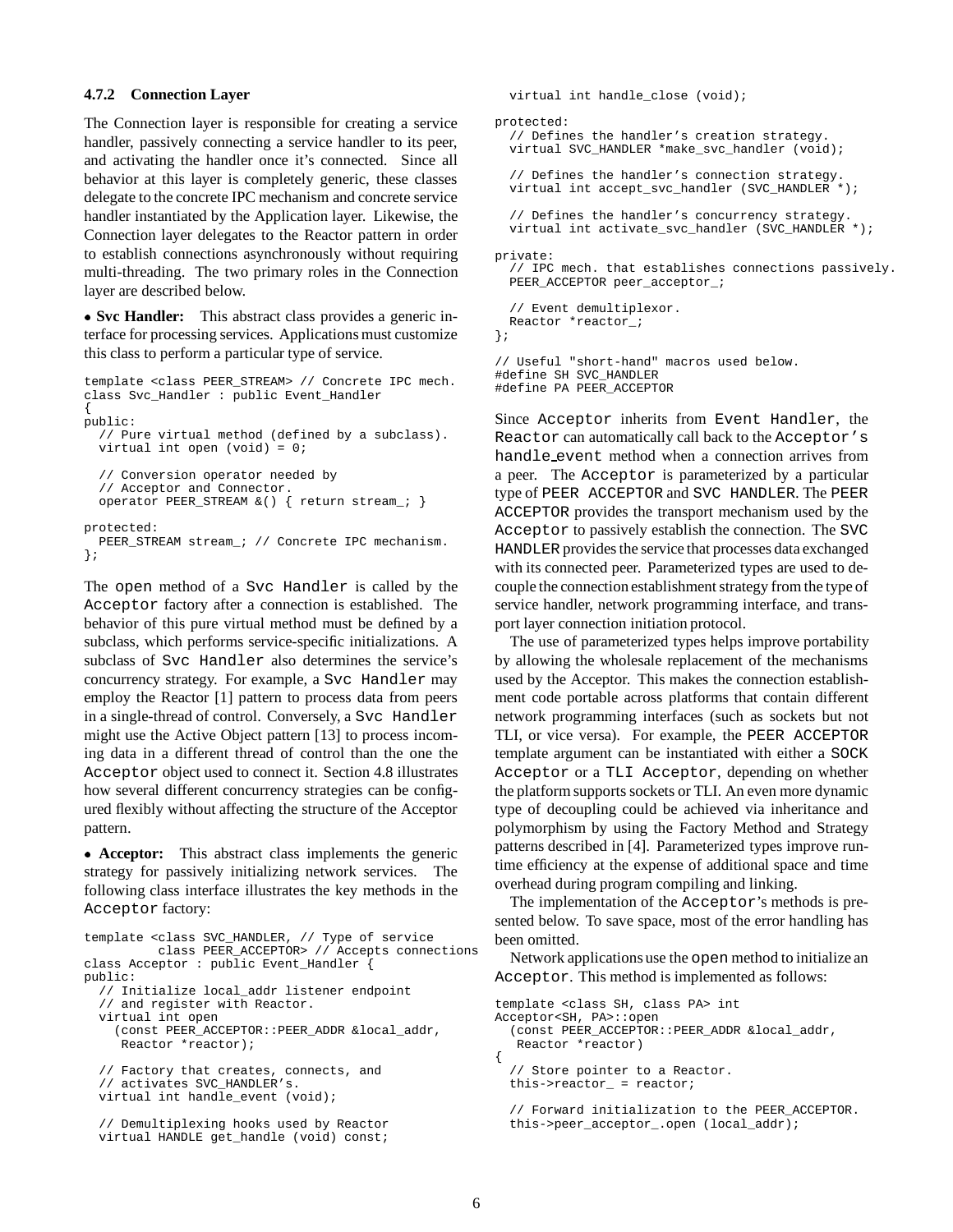```
// Register with Reactor.
 this->reactor_->register_handler (this, READ_MASK);
}
```
The open method is passed the local addr network address used to listen for connections. It forwards this address to the passive connection acceptance mechanism defined by the PEER ACCEPTOR. This mechanism initializes the listener endpoint, which advertises its "service access point" (*e.g.,* IP address and port number) to clients interested in connecting with the Acceptor. The behavior of the listener endpoint is determined by the type of PEER ACCEPTOR instantiated by a user. For instance, it can be a C++ wrapper for sockets, TLI, STREAM pipes, etc.

After the listener endpoint has been initialized, the open method registers itself with the Reactor. The Reactor performs a "double dispatch" back to the Acceptor's get handle method in order to obtain the underlying HANDLE, as follows:

```
template <class SH, class PA> HANDLE
Acceptor<SH, PA>::get_handle
{
  return this->peer_acceptor_.get_handle ();
}
```
The Reactor stores this HANDLE internally and uses it to detect and demultiplex incoming connection from clients in order to dispatch the Acceptor's handle event method, which is the focal point of the Acceptor. As shown below, handle event is a Template Method [4] that implements the strategies for creating a new SVC HANDLER, accepting a connection into it, and activating the service:

```
template <class SH, class PA> int
Acceptor<SH, PA>::handle_event (void)
{
  // Create a new SVC_HANDLER.
 SH *svc_handler = this->make_svc_handler ();
  // Accept connection from client.
  this->accept svc handler (svc handler);
  // Activate SVC_HANDLER.
  this->activate_svc_handler (svc_handler);
}
```
This method is very concise since it factors all low-level details into the parameterized types. Moreover, all of its behavior is performed by virtual functions, which allow subclasses to extend any or all of the Acceptor's strategies.

The Acceptor's default strategy for creating SVC HANDLERs is defined by the make\_svc\_handler method:

```
template <class SH, class PA> SH *
Acceptor<SH, PA>::make_svc_handler (void);
{
  return new SH;
}
```
The default behavior uses a "demand strategy," which creates a new SVC HANDLER for every new connection. However, subclasses of Acceptor can override this strategy to create SVC HANDLERs using other strategies (such as creating an individual Singleton [4] or dynamically linking the SVC HANDLER from a shared library).

The Acceptor's SVC HANDLER connection acceptance strategy is defined by the accept svc handler method:

```
template <class SH, class PA> int
Acceptor<SH, PA>::accept_svc_handler (SH *handler);
{
 this->peer_acceptor_->accept_ (*handler);
}
```
The default behavior delegates to the accept method provided by the PEER ACCEPTOR. Subclasses can override the accept svc handler method to perform more sophisticated behavior (such as authenticating the identity of the client to determine whether to accept or reject the connection).

The Acceptor's SVC HANDLER concurrency strategy is defined by the activate\_svc\_handler method:

```
template <class SH, class PA> int
Acceptor<SH, PA>::activate_svc_handler (SH *handler);
{
 handler->open ();
}
```
The default behavior of this method is to activate the SVC HANDLER by calling its open method. This allows the SVC HANDLER to select its own concurrency strategy. For instance, if the SVC HANDLER inherits from Event Handler it can register with the Reactor. This allows the Reactor to dispatch the SVC HANDLER's handle event method when events occur on its PEER STREAM endpoint of communication. Subclasses can override this strategy to do more sophisticated concurrency activations (such as making the SVC HANDLER an "active object" [13] that processes data using multi-threading or multiprocessing).

When an Acceptor terminates, either due to errors or due to the entire application shutting down, the Reactor calls the Acceptor's handle close method to enable it to release dynamically acquired resources. In this case, the handle close method simply closes the PEER ACCEPTOR's listener endpoint, as follows:

```
template <class SH, class PA> int
Acceptor<SH, PA>::handle_close (void)
{
 return this->peer_acceptor_.close ();
}
```
#### **4.7.3 Application Layer**

The Application layer is responsible for supplying a concrete interprocess communication (IPC) mechanism and a concrete service handler. The IPC mechanisms are encapsulated in C++ classes to simplify programming, enhance reuse, and to enable wholesale replacement of IPC mechanisms. For example, the SOCK Acceptor, SOCK Connector, and SOCK Stream classes used in Section 4.8 are part of the SOCK SAP C++ wrapper library for sockets [14]. Likewise, the corresponding  $TLI_*$  classes are part of the  $TLI$  SAP C++ wrapper library for the Transport Layer Interface [7].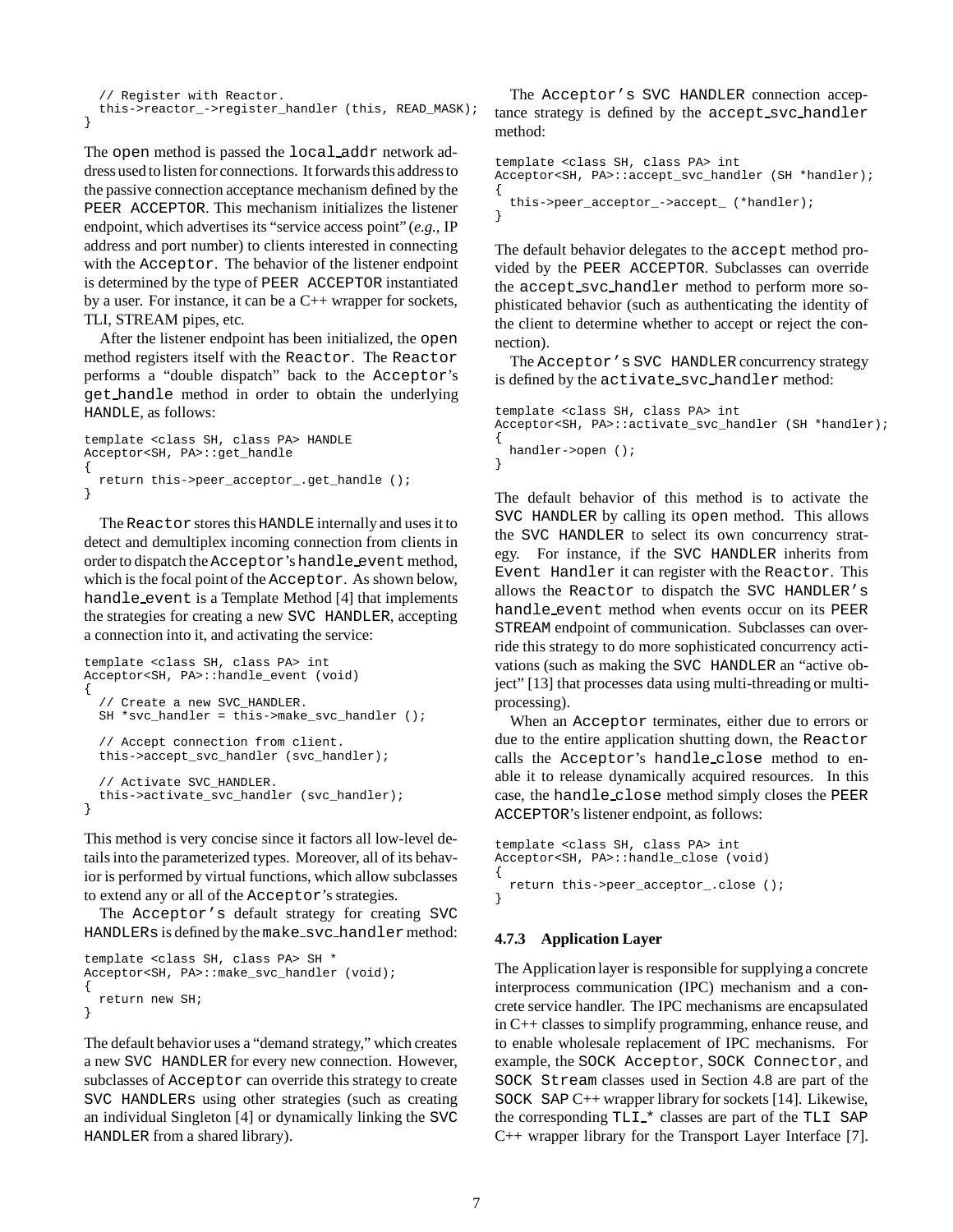SOCK SAP and TLI SAP encapsulate the stream-oriented semantics of connection-oriented protocols like TCP and SPX with a efficient, portable, and type-safe C++ wrappers.

The two main roles in the Application layer are described below.

 **Concrete Svc Handler:** This class implements the concrete application-specific service activated by a Concrete Acceptor. A Concrete Svc Handler is instantiated with a specific type of  $C++$  IPC wrapper that exchanges data with its connected peer. The sample code examples in Section 4.8 use a SOCK Stream as the underlying data transport delivery mechanism. It is easy to vary the data transfer mechanism, however, by parameterizing the Concrete Svc Handler with a different PEER STREAM (such as a TLI Stream).

 **Concrete Connector:** This class instantiates the generic Acceptor factory with concrete parameterized type arguments for SVC HANDLER and PEER ACCEPTOR. In the sample code in Section 4.8, SOCK Acceptor is the underlying transport programming interface used to establish a connection passively. However, parameterizing the Acceptor with a different PEER ACCEPTOR (such as a TLI Acceptor) is straightforward since the IPC mechanisms are encapsulated in C++ wrapper classes. Therefore, the Acceptor's generic strategy for passively initializing services can be reused, while permitting specific details (such as the underlying network programming interface or the creation strategy) to change flexibly. In particular, note that no Acceptor components must change when the concurrency strategy is modified.

The following section illustrates sample code that instantiates a Concrete Svc Handler and Concrete Acceptor to implement the Peers described in Section 3

### **4.8 Sample Code**

The sample code below illustrates how Peers described in Section 3 use the Acceptor pattern to simplify the task of passively initializing services whose connections are initiated actively by the Gateway. The Peers play the passive role in establishing connections with the Gateway (an implementation of the Gateway using the Connector pattern appears in [2]). Figure 6 illustrates how participants in the Acceptor pattern are structured in a Peer.

### **4.8.1 Svc Handlers for Sending and Receiving Routing Messages**

The classes shown below, Status Handler, Bulk Data Handler, and Command Handler, process routing messages sent and received from a Gateway. Since these Concrete Svc Handler classes inherit from Svc Handler they are capable of being passively initialized by an Acceptor. To save space, these examples have been simplified by omitting most of the error handling code.



Figure 6: Structure of Participants in the Peer Acceptor Pattern

To illustrate the flexibility of the Acceptor pattern, each open routine in the Svc Handlers implements a different concurrency strategy. In particular, when the Status Handler is activated it runs in a separate thread; the Bulk Data Handler runs as a separate process; and the Command Handler runs in the same thread as with the Reactor that demultiplexes connection requests for the Acceptor factories. Note how changes to these concurrency strategies do not affect the architecture of the Acceptor, which is generic and thus highly flexible and reusable.

We'll start by defining a Svc Handler that is specialized for socket-based data transfer:

typedef Svc\_Handler <SOCK\_Stream> PEER\_HANDLER;

This class forms the basis for all the subsequent service handlers. For instance, the Status Handler class processes status data sent to and received from a Gateway:

```
class Status_Handler : public PEER_HANDLER
{
public:
 // Performs handler activation.
 virtual int open (void) {
    // Make handler run in separate thread (note that
    // Thread::spawn requires a pointer to a static
    // method as the entry point for the thread).
    Thread::spawn (&Status_Handler::svc_run, this);
 }
 // Static entry point into the thread, which blocks
 // on the handle_event() call in its own thread.
 static void *svc_run (Status_Handler *this_) {
```

```
// This method can block since it
```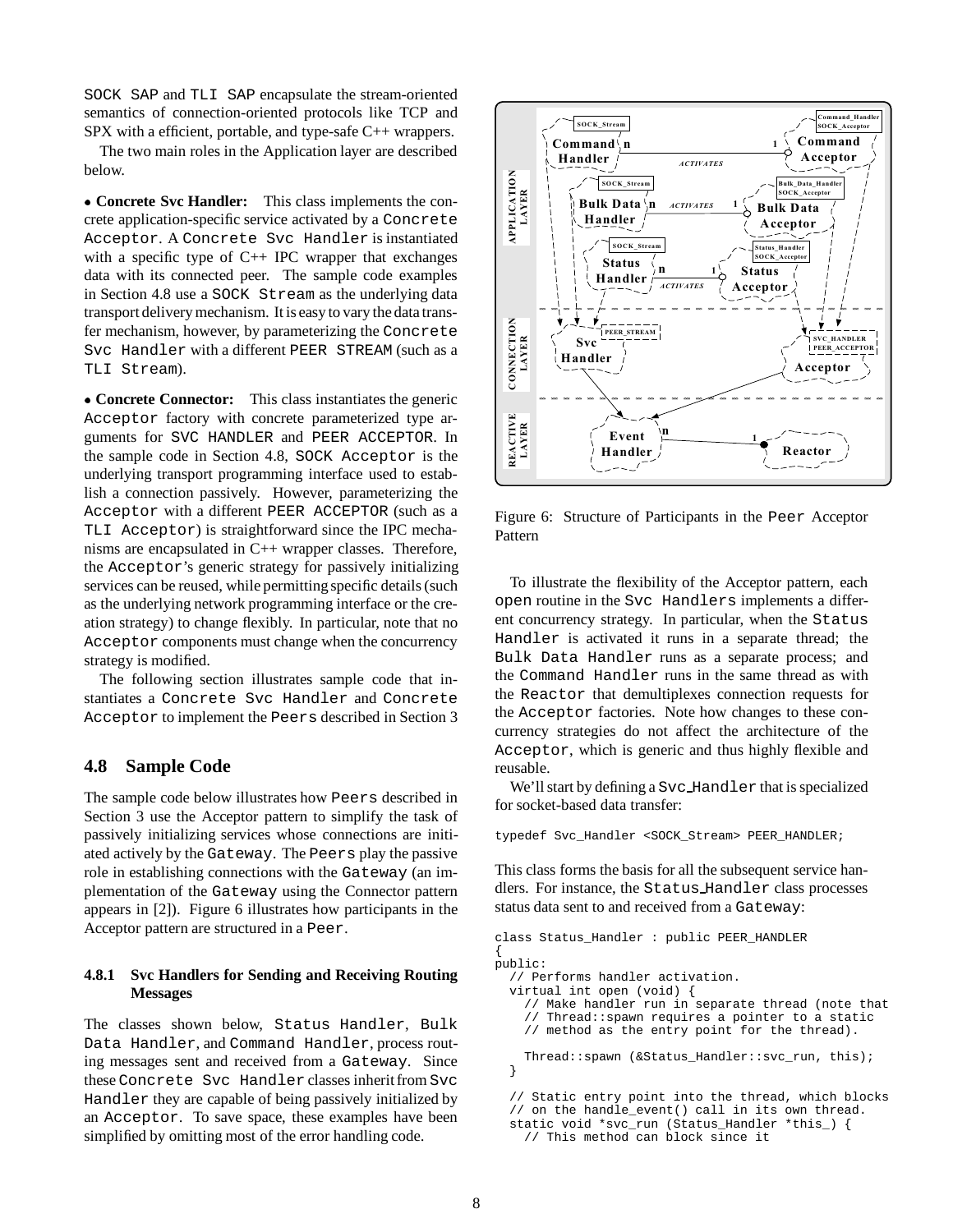```
// runs in its own thread.
    while (this_-\text{-}channele_event () != -1)continue;
  }
  // Receive and process status data from Gateway.
  virtual int handle_event (void) {
    char buf[MAX_STATUS_DATA];
    this->stream_.recv (buf, sizeof buf);
    // ...
  }
  // \ldots};
```
The following class processes bulk data sent to and received from the Gateway.

```
class Bulk_Data_Handler : public PEER_HANDLER
{
public:
  // Performs handler activation.
  virtual int open (void) {
    // Handler runs in separate process.
    if (fork () > 0) // In parent process.
     return 0;
    else // In child process.
      // This method can block since it
      // runs in its own process.
      while (this->handle_event () != -1)
        continue;
  }
  // Receive and process bulk data from Gateway.
  virtual int handle_event (void) {
    char buf[MAX_BULK_DATA];
    this->stream_.recv (buf, sizeof buf);
    // ...
  }
  // ...
};
```
The following class processes bulk data sent to and received from a Gateway:

```
// Singleton Reactor object.
extern Reactor reactor;
class Command_Handler : public PEER_HANDLER
{
public:
 // Performs handler activation.
  virtual int open (void) {
    // Handler runs in same thread as main Reactor.
   reactor.register_handler (this, READ_MASK);
  }
  // Receive and process command data from Gateway.
  virtual int handle_event (void) {
    char buf[MAX_COMMAND_DATA];
    // This method cannot block since it borrows
    // the thread of control from the Reactor.
    this->stream_.recv (buf, sizeof buf);
    // ...
  }
  //...
};
```
#### **4.8.2 Acceptors for Creating Svc Handlers**

The s acceptor, bd acceptor, and c acceptor objects shown below are Concrete Acceptor factories



Figure 7: Object Diagram for the Peer Acceptor Pattern

that create and activate Status Handlers, Bulk Data Handlers, and Command Handlers, respectively.

```
// Accept connection requests from Gateway and
// activate Status_Handler.
Acceptor<Status_Handler, SOCK_Acceptor> s_acc;
// Accept connection requests from Gateway and
// activate Bulk_Data_Handler.
Acceptor<Bulk_Data_Handler, SOCK_Acceptor> bd_acc;
```
// Accept connection requests from Gateway and // activate Command\_Handler. Acceptor<Command\_Handler, SOCK\_Acceptor> c\_acc;

#### **4.8.3 The main() Function**

The main program initializes the concrete Acceptor factories by calling their open methods with the well-known ports for each service. As shown in Section 4.7.2, the Acceptor::open method registers itself with a Singleton [4] instance of the Reactor. The program then enters an event loop that uses the Reactor to detect connection requests from the Gateway. When connections arrive, the Reactor calls back to the appropriate Acceptor, which creates a new PEER HANDLER to perform the service, accepts the connection into the handler, and activates the handler.

```
// Main program for the Peer.
// Singleton Reactor object.
Reactor reactor;
int main (void)
 // Initialize acceptors with their well-known ports.
 s_acc.open (INET_Addr (STATUS_PORT), &reactor);
 bd_acc.open (INET_Addr (BULK_DATA_PORT), &reactor);
 c_acc.open (INET_Addr (COMMAND_PORT))& reactor;
  // Loop forever handling connection request
  // events and processing data from the Gateway.
 for (i;1)
```

```
reactor.handle_events ();
}
```
{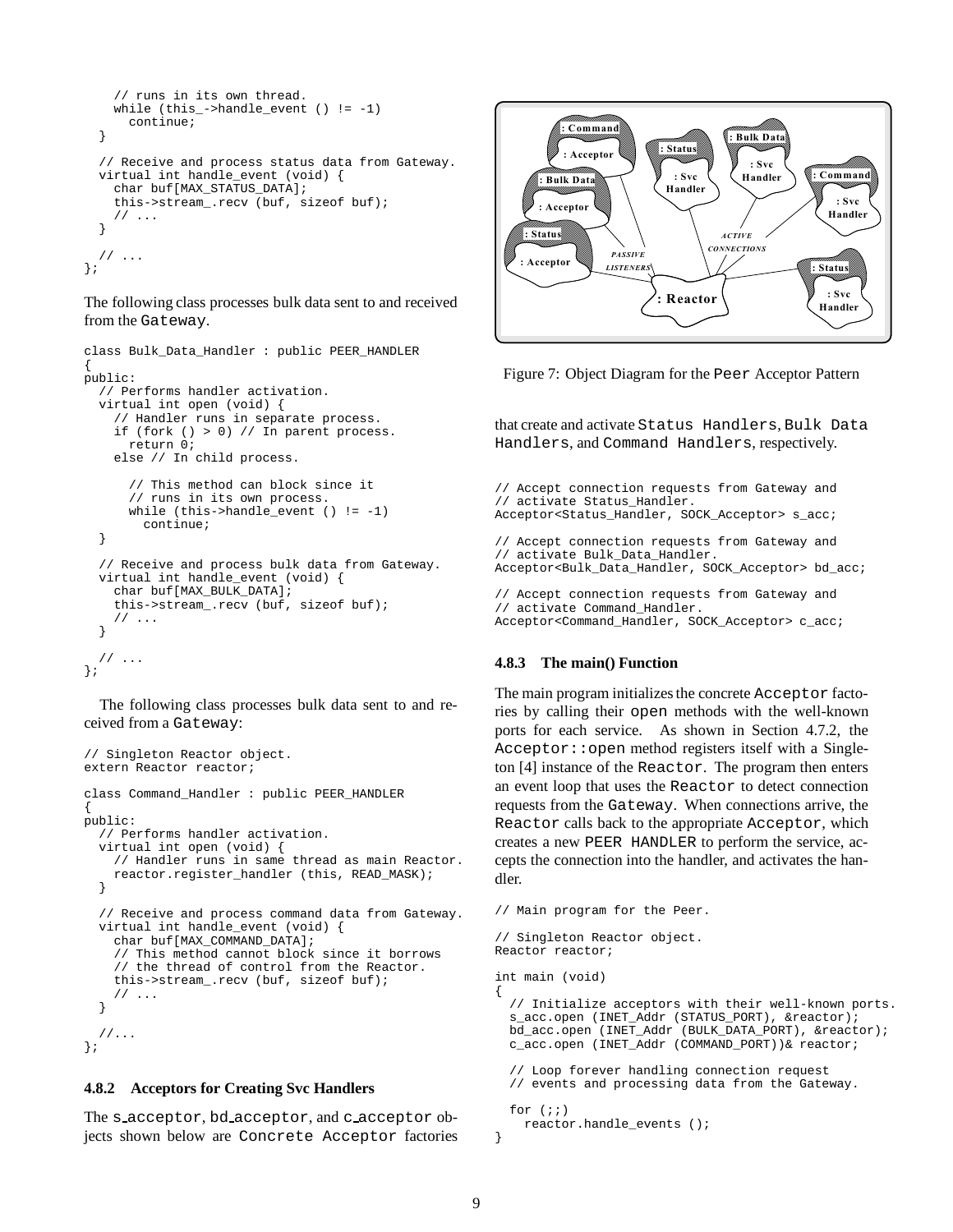Figure 7 illustrates the relationship between Acceptor pattern objects in the Peer after four connections have been established. While the various \*Handlers exchange data with the Gateway, the \*Acceptors continue to listen for new connections.4

### **4.9 Known Uses**

The Reactor, Svc Handler, and Acceptor classes described in this article are all provided as reusable components in the ACE toolkit [3]. The Acceptor pattern has been used in the following frameworks, toolkits, and systems:

- UNIX network superservers such as inetd [7], listen [8], and the Service Configurator daemon from the ASX framework [3]. These superservers utilize a master Acceptor process that listens for connections on a set of communication ports. Each port is associated with a communication-related service (such as the standard Internet services ftp, telnet, daytime, and echo). The Acceptor pattern decouples the functionality in the inetd superserver into two separate parts: one for establishing connections and another for receiving and processing requests from peers. When a service request arrives on a monitored port, the Acceptor process accepts the request and dispatches an appropriate pre-registered handler to perform the service.
- The Ericsson EOS Call Center Management system [15] uses the Connector pattern to allow application-level Call Center Manager Gateways to actively establish connections with passive Peer hosts in a distributed system.
- The high-speed medical image transfer subsystem of project Spectrum [16] uses the Acceptor pattern to passively establish connections and initialize application services for storing large medical images. Once connections are established, applications then send and receive multi-megabyte medical images to and from these image stores.

### **4.10 Related Patterns**

The Acceptor pattern may be viewed as a variation of the Template Method and Factory Method patterns [4]. In the Template Method pattern an algorithm is written such that some steps are supplied by a derived class. In the Factory Method pattern a method in a subclass creates an associate that performs a particular task, but this task is decoupled from the protocol used to create the task.

The Acceptor pattern is a connection factory that uses a template method (handle event) to create handlers for communication channels. The handle event method implements the algorithm that passively listens for connection

requests, then creates, accepts, and activates a handler when the connection is established. The handler performs a service using data exchanged on the connection. Thus, the service is decoupled from the network programming interface and the transport protocol used to establish the connection.

## **5 Concluding Remarks**

This article motivates the Acceptor and Connector patterns and gives a detailed example illustrating how to use the Acceptor pattern. A subsequent issue of the C++ Report [2] will illustrate how to implement the Connector pattern. UNIX versions of the Acceptor, Connector, and Reactor patterns described in this article are freely available via the World Wide Web at URL http://www.cs.wustl.edu/˜schmidt/. This distributioncontains complete source code, documentation, and example test drivers for the C++ components developed as part of the ACE object-oriented network programming toolkit [3] developed at the University of California, Irvine and Washington University. The ACE toolkit is currently being used on communication software at many companies.

Thanks to Venkata-Subbarao Kandru for comments on this paper.

## **References**

- [1] D. C. Schmidt, "Reactor: An Object Behavioral Pattern for Concurrent Event Demultiplexing and Event Handler Dispatching," in *Pattern Languages of Program Design* (J. O. Coplien and D. C. Schmidt, eds.), Reading, MA: Addison-Wesley, 1995.
- [2] D. C. Schmidt, "Connector: a Design Pattern for Actively Initializing Network Services," *C++ Report*, vol. 8, January 1996.
- [3] D. C. Schmidt, "ACE: an Object-Oriented Framework for Developing Distributed Applications," in *Proceedings of the* 6th *USENIX C++ Technical Conference*, (Cambridge, Massachusetts), USENIX Association, April 1994.
- [4] E. Gamma, R. Helm, R. Johnson, and J. Vlissides, *Design Patterns: Elements of Reusable Object-Oriented Software*. Reading, MA: Addison-Wesley, 1995.
- [5] S. J. Leffler, M. McKusick, M. Karels, and J. Quarterman, *The Design and Implementation of the 4.3BSD UNIX Operating System*. Addison-Wesley, 1989.
- [6] W. R. Stevens, *TCP/IP Illustrated, Volume 1*. Reading, Massachusetts: Addison Wesley, 1993.
- [7] W. R. Stevens, *UNIX Network Programming*. Englewood Cliffs, NJ: Prentice Hall, 1990.
- [8] S. Rago, *UNIX System V Network Programming*. Reading, MA: Addison-Wesley, 1993.
- [9] D. C. Schmidt, T. H. Harrison, and E. Al-Shaer, "Object-Oriented Components for High-speed Network Programming," in *Proceedings of the* 1<sup>st</sup> Conference on Object-*Oriented Technologies*,(Monterey, CA), USENIX, June 1995.
- [10] G. Booch, *Object Oriented Analysis and Design with Applications (*2nd *Edition)*. Redwood City, California: Benjamin/Cummings, 1993.

<sup>&</sup>lt;sup>4</sup>This diagram uses additional Booch notation [10], where solid clouds indicate objects and undirected edges indicate some type of link (such as a pointer or reference) exists between two objects.